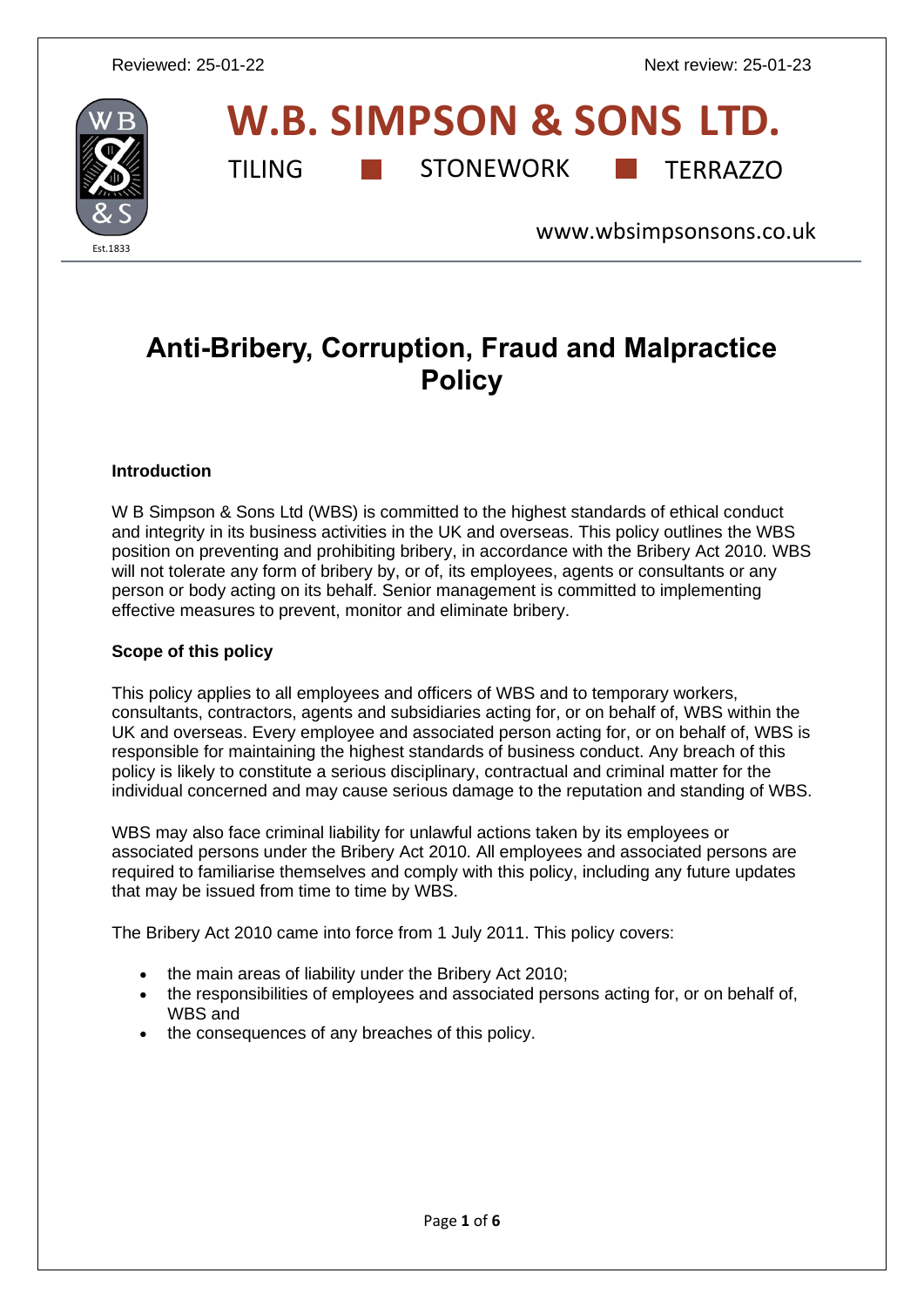# **Bribery Act 2010**

WBS is committed to complying with the Bribery Act 2010 in its business activities in the UK and overseas.

Under the Bribery Act 2010, a bribe is a financial or other type of advantage that is offered or requested with the:

- intention of inducing or rewarding improper performance of a function or activity; or
- knowledge or belief that accepting such a reward would constitute the improper performance of such a function or activity.

A relevant function or activity includes public, state or business activities or any activity performed in the course of a person's employment, or on behalf of another company or individual, where the person performing that activity is expected to perform it in good faith, impartially, or in accordance with a position of trust.

A criminal offence will be committed under the Bribery Act 2010 if:

- an employee or associated person acting for, or on behalf of, WBS offers, promises, gives, requests, receives or agrees to receive bribes; or
- an employee or associated person acting for, or on behalf of, WBS offers, promises or gives a bribe to a foreign public official with the intention of influencing that official in the performance of his/her duties (where local law does not permit or require such influence); and
- WBS does not have the defence that it has adequate procedures in place to prevent bribery by its employees or associated persons.

All employees and associated persons are required to comply with this policy, in accordance with the Bribery Act 2010.

#### **What is prohibited?**

WBS prohibits employees or associated persons from offering, promising, giving, soliciting or accepting any bribe. The bribe might be cash, a gift or other inducement to, or from, any person or organisation, whether a public or government official, official of a state-controlled industry, political party or a private person or company, regardless of whether the employee or associated person is situated in the UK or overseas. The bribe might be made to ensure that a person or WBS improperly performs duties or functions (for example, by not acting impartially or in good faith or in accordance with their position of trust) to gain any commercial, contractual or regulatory advantage for the organisation in either obtaining or maintaining company business, or to gain any personal advantage, financial or otherwise, for the individual or anyone connected with the individual.

This prohibition also applies to indirect contributions, payments or gifts made in any manner as an inducement or reward for improper performance, for example through consultants, contractors or sub-contractors, agents or sub-agents, sponsors or sub-sponsors, jointventure partners, advisors, customers, suppliers or other third parties.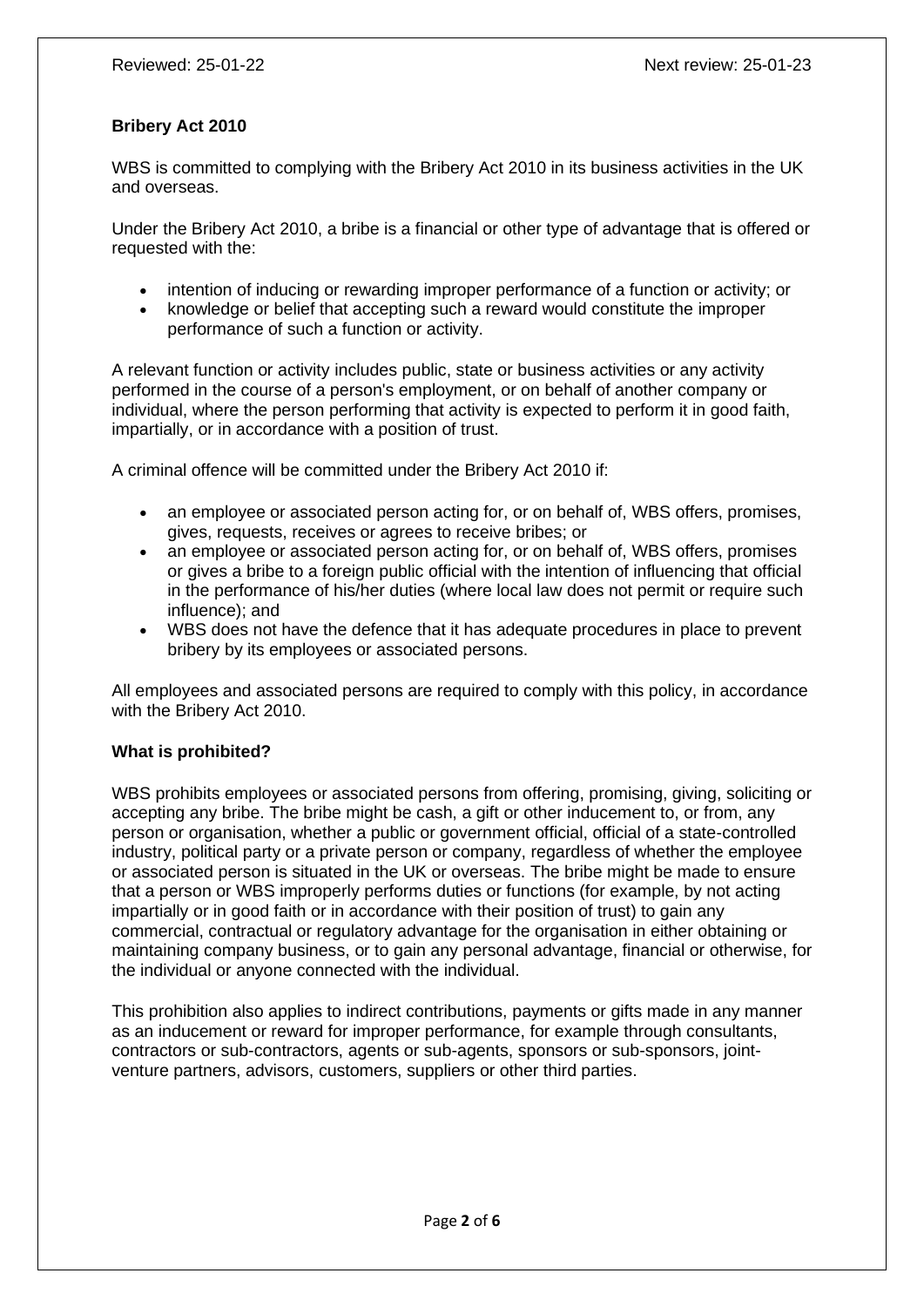#### **Records**

Employees and, where applicable, associated persons, are required to take particular care to ensure that all WBS records are accurately maintained in relation to any contracts or business activities, including financial invoices and all payment transactions with clients, suppliers and public officials.

Due diligence should be undertaken by employees and associated persons prior to entering into any contract, arrangement or relationship with a potential supplier of services, agent, consultant or representative. Employees and associated persons are required to keep accurate, detailed and up-to-date records of all corporate hospitality, entertainment or gifts accepted or offered.

#### **Working overseas**

#### Principle

Employees and associated persons conducting business on behalf of the WBS outside the UK may be at greater risk of being exposed to bribery or unethical business conduct than UK-based employees. Employees and associated persons owe a duty to WBS to be extra vigilant when conducting international business.

#### Procedure

Employees and associated persons are required to report suspicions of bribery to the appropriate member of senior management. While any suspicious circumstances should be reported, employees and associated persons are required particularly to report:

 $\sim$  close family, personal or business ties that a prospective agent, representative or jointventure partner may have with government or corporate officials, directors or employees;  $\sim$  a history of corruption in the country in which the business is being undertaken;

~ requests for cash payments;

 $\sim$  requests for unusual payment arrangements, for example via a third party;

 $\sim$  requests for reimbursements of unsubstantiated or unusual expenses; or a lack of standard invoices and proper financial practices.

If an employee or associated person is in any doubt as to whether or not a potential act constitutes bribery, the matter should be referred to the WBS Managing Director.

# **Facilitation payments**

#### Principle

WBS prohibits its employees or associated persons from making or accepting any facilitation payments. These are payments made to government officials for carrying out or speeding up routine procedures. They are more common overseas. Facilitation payments are distinct from an official, publicly available fast-track process. Facilitation payments, or offers of such payments, will constitute a criminal offence by both the individual concerned and WBS under the Bribery Act 2010, even where such payments are made or requested overseas. Employees and associated persons are required to act with greater vigilance when dealing with government procedures overseas.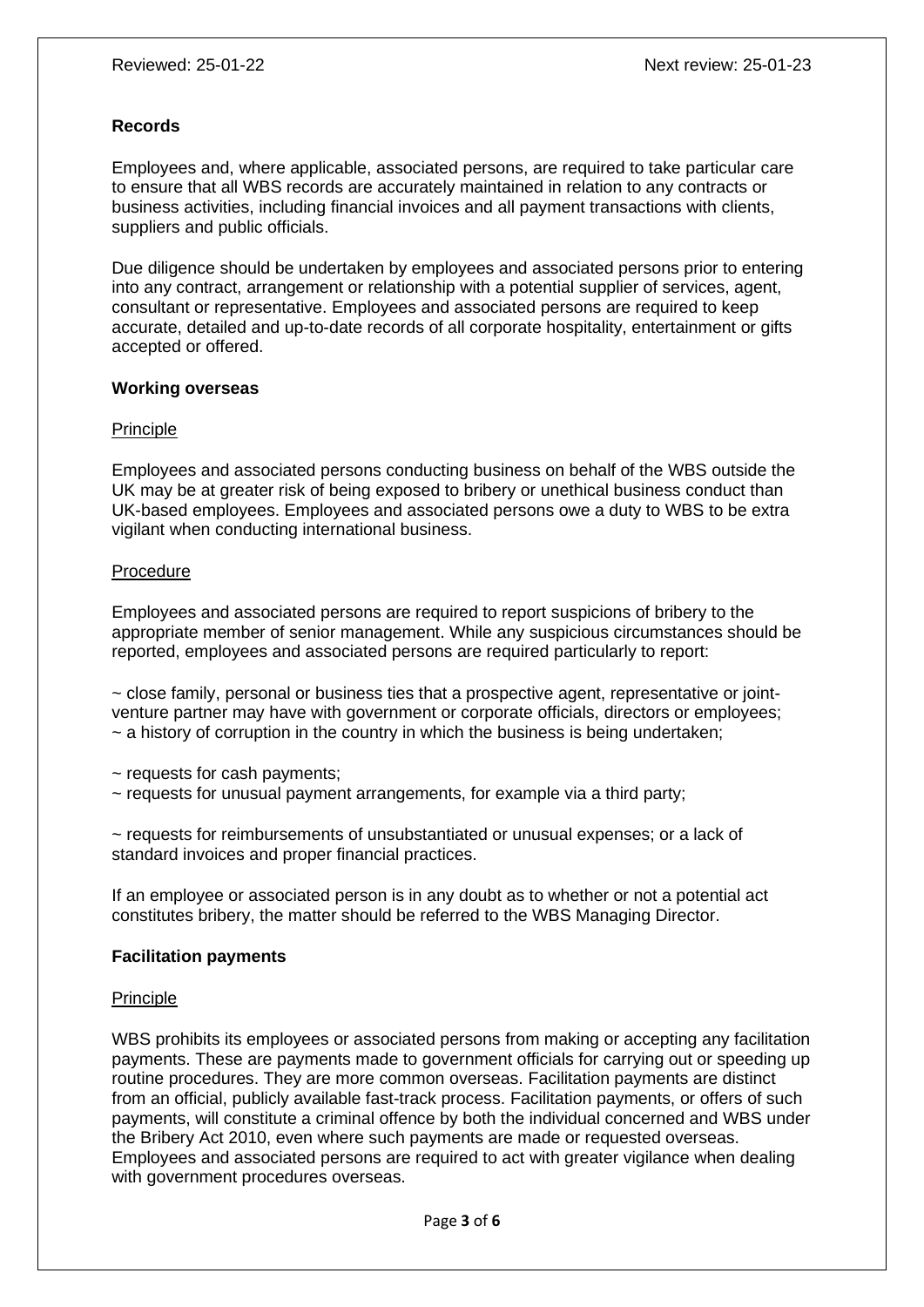#### Procedure

Where a public official has requested a payment, employees or associated persons should ask for further details of the purpose and nature of the payment in writing. If the public official refuses to give these, this should be reported immediately to the WBS Managing Director.

If the public official provides written details, the Managing Director will consider the nature of the payment. Local legal advice may be sought by WBS.

If it is concluded that the payment is a legitimate fee, for example part of a genuine fast-track process, or is permitted locally, WBS will authorise the employee to make the payment.

Where the Managing Director considers that the request is for a facilitation payment, the employee or associated person shall be instructed to refuse to make the payment and notify the associated company and the relevant authority.

#### **Corporate entertainment, gifts, hospitality and promotional expenditure**

#### **Principle**

WBS permits corporate entertainment, gifts, hospitality and promotional expenditure that is undertaken:

- for the purpose of establishing or maintaining good business relationships:
- to improve the image and reputation of WBS or
- to present WBS services effectively;

provided, that it is:

- arranged in good faith, and
- not offered, promised or accepted to secure an advantage for WBS or any of its employees or associated persons or to influence the impartiality of the recipient.

WBS will authorise only reasonable, appropriate and proportionate entertainment and promotional expenditure.

This principle applies to employees and associated persons, whether based in the UK or overseas. However, those with remits overseas will be given further training on the specific procedures that they are required to follow.

#### Procedure

Employees and, where relevant, associated persons should submit requests for proposed hospitality and promotional expenditure well in advance of proposed dates to the Managing Director.

Employees are required to set out in writing:

- the objective of the proposed client entertainment or expenditure;
- the identity of those who will be attending:
- the organisation that they represent: and
- details and rationale of the proposed activity.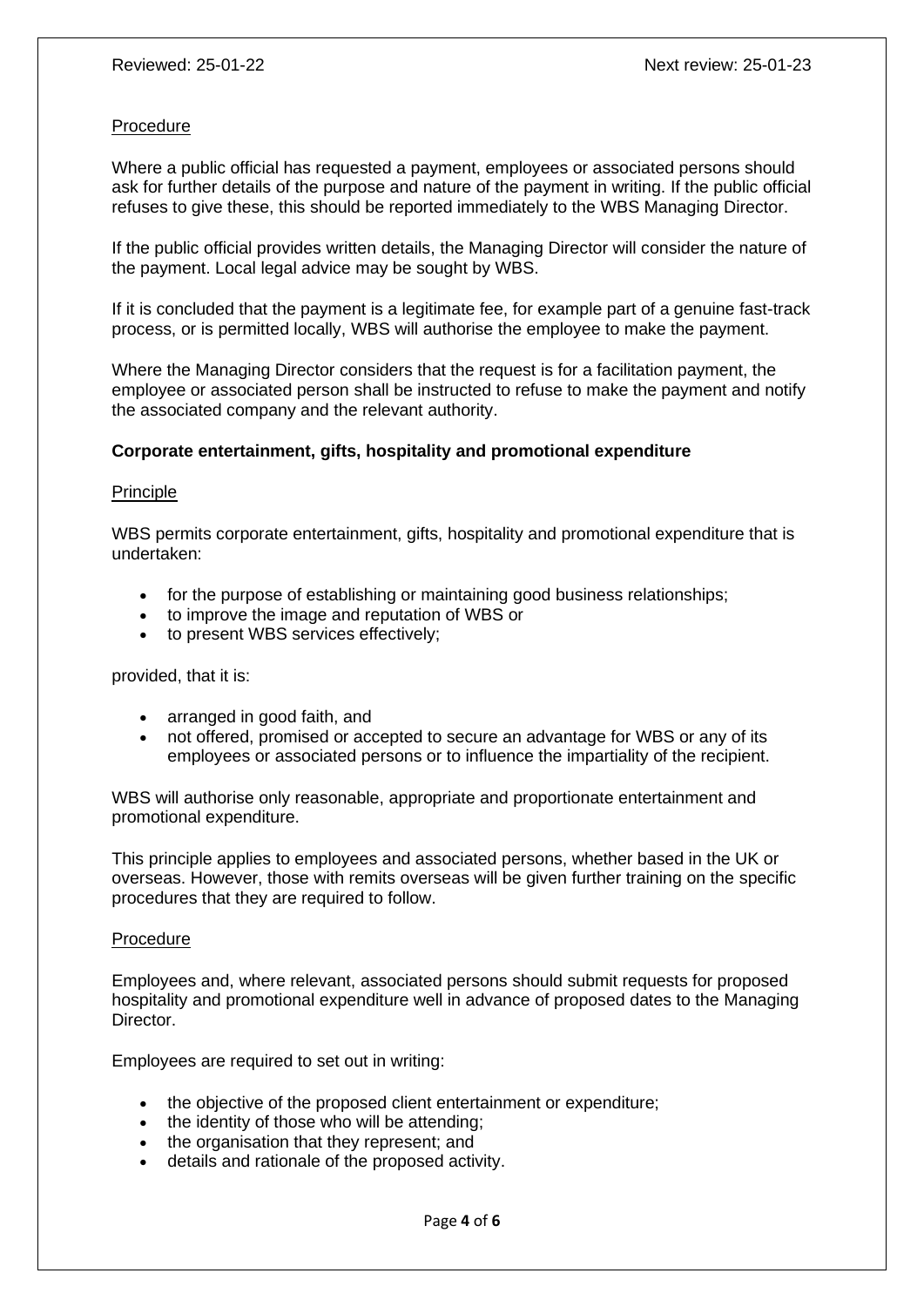WBS will approve business entertainment proposals only if they demonstrate a clear business objective and are appropriate for the nature of the business relationship. WBS will not approve business entertainment where it considers that a conflict of interest may arise or where it could be perceived that undue influence or a particular business benefit was being sought (for example, prior to a tendering exercise).

Any gifts, rewards or entertainment received or offered from clients, public officials, suppliers or other business contacts should be reported immediately to the Managing Director. In certain circumstances, it may not be appropriate to retain such gifts, or be provided with the entertainment and employees and associated persons may be asked to return the gifts to the sender or refuse the entertainment, for example, where there could be a real or perceived conflict of interest. As a general rule, small tokens of appreciation, such as flowers or a bottle of wine, may be retained by employees.

If an employee or associated person wishes to provide gifts to suppliers, clients or other business contacts, prior written approval from the Managing Director is required, together with details of the intended recipients, reasons for the gift and business objective.

Employees and, where applicable, associated persons must supply records and receipts, in accordance with WBS expenses policy.

#### **Charitable and political donations**

WBS considers that charitable giving can form part of its wider commitment and responsibility to the community. WBS supports a number of charities that are selected in accordance with objective criteria. WBS may also support fundraising events involving employees.

#### **What practices are permitted?**

This policy does not prohibit:

- normal and appropriate hospitality and entertainment
- the use of any recognised fast-track process that is publicly available on payment of a fee.

Any such practices must be proportionate, reasonable and made in good faith. Clear records must be kept.

#### **Reporting suspected bribery**

#### Principle

WBS depends on its employees and associated persons to ensure that the highest standards of ethical conduct are maintained in all its business dealings. Employees and associated persons are requested to assist WBS and to remain vigilant in preventing, detecting and reporting bribery.

Employees and associated persons are encouraged to report any concerns that they may have to the appropriate member of senior management as soon as possible. Issues that should be reported include: